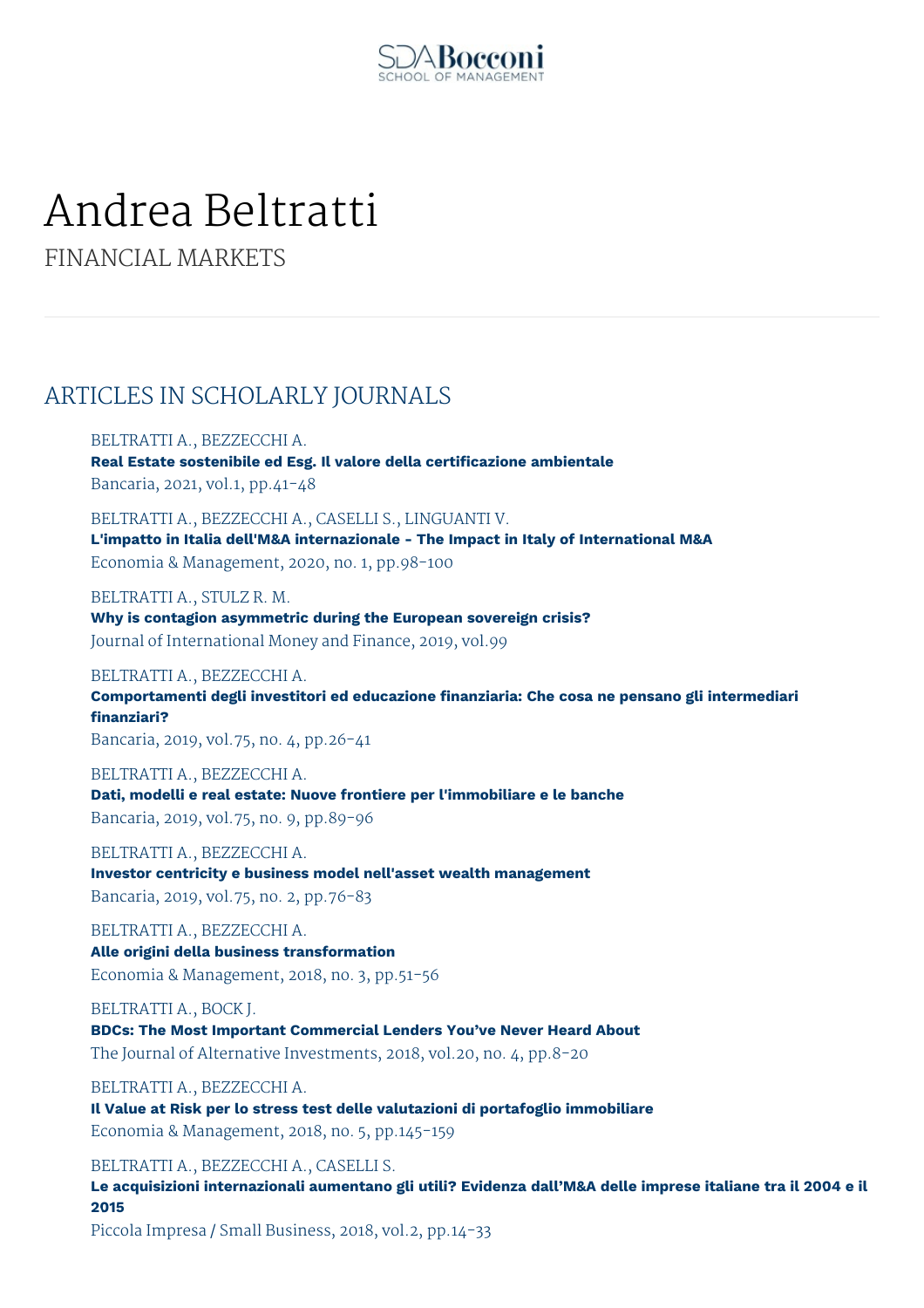BELTRATTI A., BENETTON M., GAVAZZA A. **The role of pre-payment penalties in mortgage loans** Journal of Banking & Finance, September, 2017, vol.82, pp.165-179

#### BELTRATTI A.

**Stock market efficiency in China: Evidence from the split-share reform** The Quarterly Review of Economics and Finance, May, 2016, vol.60, pp.125-137

#### BELTRATTI A., PALADINO G.

**Bank leverage and profitability. Evidence from a sample of international banks** Review of Financial Economics, 2015, vol.27, pp.46-57

#### BELTRATTI A., PALADINO G.

**Is M&A different during a financial crisis? Evidence from the European banking sector** Journal of Banking & Finance, 2013, vol.37, no. 12, pp.5394-5405

BELTRATTI A., SPEAR N., SZABO M.

**The value relevance and timeliness of write-downs during the financial crisis of 2007-2009** The International Journal of Accounting, 2013, vol.48, no. 4, pp.467-494

#### BELTRATTI A., STULZ R.

**The credit crisis around the globe: Why did some banks perform better?** Journal of Financial Economics, 2012, vol.105, no. 1, pp.1-17

BELTRATTI A., BORTOLOTTI B., CACCAVAIO M. **The stock market reaction to the 2005 split share structure reform in China**

Pacific Basin Finance Journal, 2012, vol.20, no. 4, pp.543-560

BELTRATTI A., MORANA C.

**International house prices and macroeconomic fluctuations** Journal of Banking & Finance, 2010, vol.34, no. 3, pp.533-545

#### BELTRATTI A., CORVINO G.

**Why are Insurance Companies Different? The Limits of Convergence Among Financial Institutions** The Geneva Papers on Risk and Insurance - Issues and Practice, 2008, vol.33, no. 3, pp.363-388

BELTRATTI A., MORANA C. **Aggregate hedge funds flows and returns** Applied Financial Economics, 2008, vol.18, pp.1755-1764

BELTRATTI A., MORANA C. **Comovements in international stock markets** Journal of International Financial Markets, Institutions & Money, 2008, vol.18, pp.31-45

#### BELTRATTI A., CORVINO G.

**Potential Drawbacks of Price-based Accounting in the Insurance Sector** The Geneva Papers on Risk and Insurance - Issues and Practice, 2007, vol.32, no. 2, pp.163-177

#### BELTRATTI A., MORANA C.

**Does the stock market affect income distribution? Some empirical evidence for the US** Applied Economics Letters, 2007, vol.14, no. 2, pp.99-104

#### BELTRATTI A., COLLA P.

**A portfolio-based evaluation of affine term structure models** Annals of Operations Research, 2007, vol.151, no. 1, pp.193-222

#### MORANA C., BELTRATTI A.

**Estimating long memory in the mark–dollar exchange rate with high frequency data** Applied Financial Economics Letters, 2006, vol.2, no. 6, pp.361-364

#### MORANA C., BELTRATTI A.

**Structural breaks and common factors in the volatility of the Fama–French factor portfolios**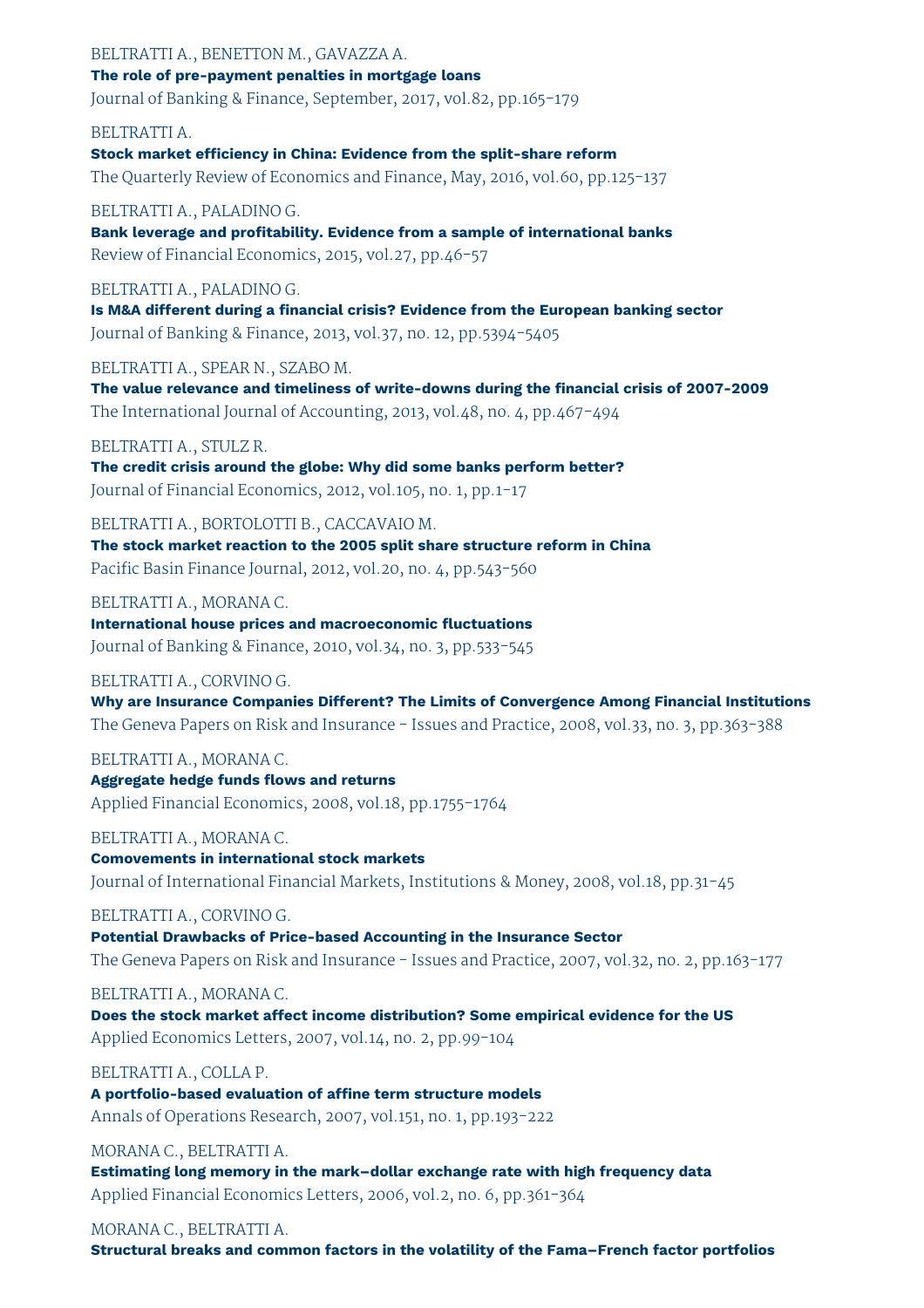Applied Financial Economics, 2006, vol.16, no. 14, pp.1059-1073

BELTRATTI A., MORANA C. **Breaks and persistency: macroeconomic causes of stock market volatility** Journal of Econometrics, 2006, vol.131, no. 1-2, pp.151-177

BELTRATTI A. **Capital market equilibrium with externalities, production and heterogeneous agents** Journal of Banking & Finance, 2005, vol.29, no. 12, pp.3061-3073

BELTRATTI A., MORANA C. **Statistical benefits of value-at-risk with long memory** The Journal of Risk, 2005, vol.7, no. 4, pp.21-45

BELTRATTI A. **The Complementarity between Corporate Governance and Corporate Social Responsibility** The Geneva Papers on Risk and Insurance - Issues and Practice, 2005, vol.30, no. 3, pp.373-386

#### MORANA C., BELTRATTI A.

**Structural change and long-range dependence in volatility of exchange rates: either, neither or both?** Journal of Empirical Finance, 2004, vol.11, no. 5, pp.629-658

BELTRATTI A., LAURANT A., ZENIOS S. A.

**Scenario modelling for selective hedging strategies**

Journal of Economic Dynamics and Control, 2004, vol.28, no. 5, pp.955-974

BELTRATTI A., DI TRIA M.

**The Cross-section of Risk Premia in the Italian Stock Market**

Economic Notes, 2002, vol.31, no. 3, pp.389-416

MORANA C., BELTRATTI A.

**The effects of the introduction of the euro on the volatility of European stock markets** Journal of Banking & Finance, 2002, vol.26, no. 10, pp.2047-2064

#### BELTRATTI A., MORANA C.

**Deterministic and Stochastic Methods for Estimation of Intra-day Seasonal Components with High Frequency Data**

Economic Notes, 2001, vol.30, no. 2, pp.205-234

MORANA C., BELTRATTI A.

**Central bank interventions and exchange rates: an analysis with high frequency data** Journal of International Financial Markets, Institutions & Money, 2000, vol.10, no. 3-4, pp.349-362

BELTRATTI A., MORANA C.

**Computing value at risk with high frequency data** Journal of Empirical Finance, 1999, vol.6, no. 5, pp.431-455

BELTRATTI A., CONSIGLIO A., ZENIOS S. A.

**Scenario modeling for the management of international bond portfolios** Annals of Operations Research, 1999, vol.85, pp.227-247

BELTRATTI A., BAGLIANO F.

**Stock Returns, the Interest rate and Inflation in The Italian Stock Market: A Long-Run perspective** Giornale degli Economisti e Annali di Economia, 1997, vol.56, pp.139-167

CHICHILNISKY G., BELTRATTI A., HEAL G.

**The Green Golden Rule** Economics Letters, 1995, vol.49, no. 2, pp.175-179

BELTRATTI A., SHILLER R. J. **Stock prices and bond yields** Journal of Monetary Economics, 1992, vol.30, no. 1, pp.25-46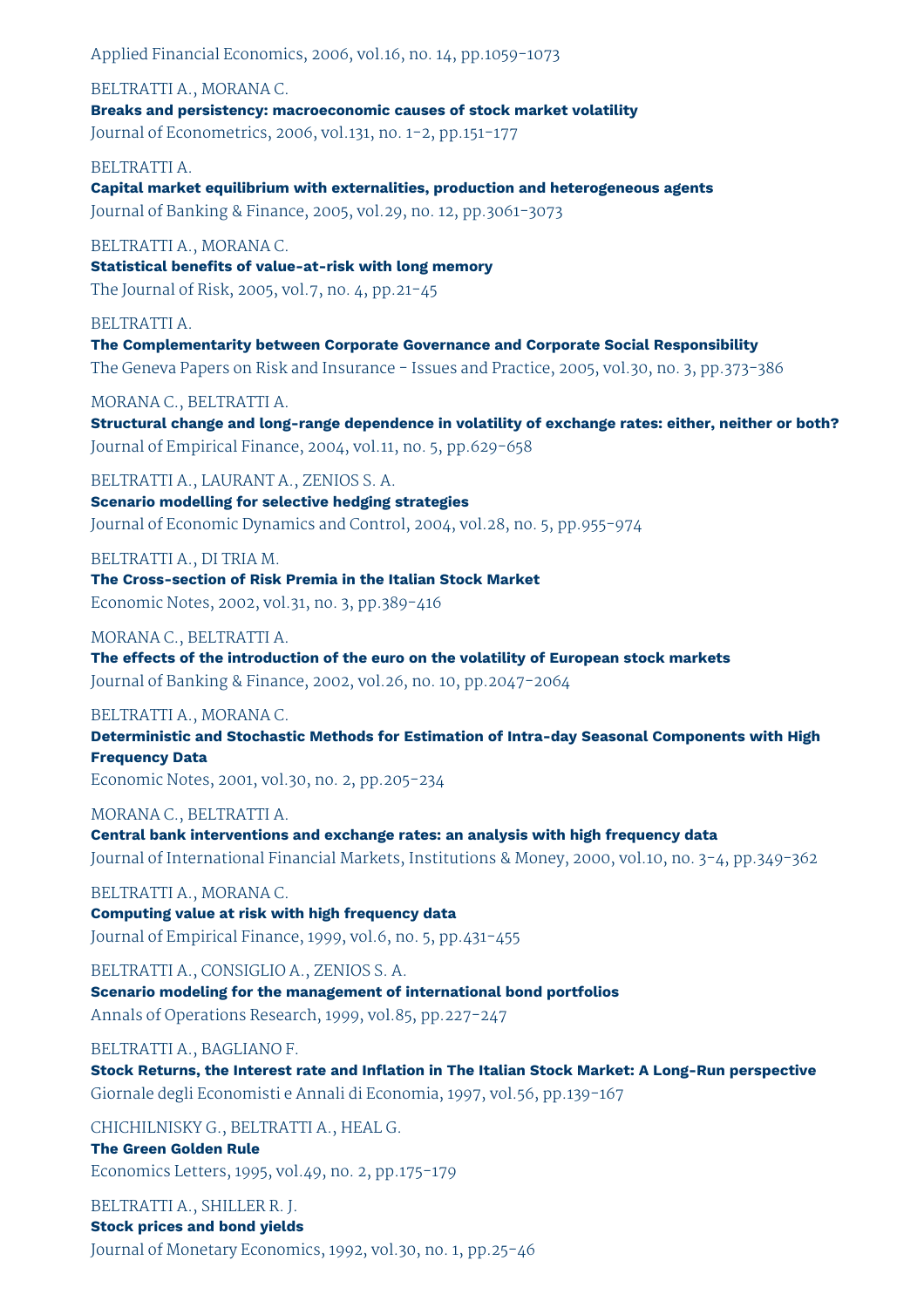### RESEARCH MONOGRAPHS

BELTRATTI A., BEZZECCHI A. **Asset/Wealth Management NeXT** Egea, Milano, Italy, 2020

### EDITED BOOKS

BELTRATTI A., BEZZECCHI A. (EDS.) **Business Next. Non E' Solo Questione Di Tecnologie** Egea, Milano, Italy, 2018

### **TEXTBOOKS**

BELTRATTI A. **Investimenti finanziari** Egea, Milano, Italy, 2021

## CONTRIBUTION TO CHAPTERS, BOOKS OR RESEARCH MONOGRAPHS

BEZZECCHI A., BELTRATTI A. **Banks NeXT** in *Business Next. Non E' Solo Questione Di Tecnologie* A.Beltratti, A.Bezzecchi (Eds),Egea, chap. 14, pp.223-232, 2018

#### BELTRATTI A., BEZZECCHI A.

**Business model transformation in banking** in *Business Next. Non E' Solo Questione Di Tecnologie* A.Beltratti, A.Bezzecchi (Eds),Egea, chap. 8, pp.171-192, 2018

BELTRATTI A., BEZZECCHI A. Che cos'è la business transformation e che cosa ne pensa il C-suite? in Business Next. Non E' Solo Questione *Di Tecnologie* A.Beltratti, A.Bezzecchi (Eds),Egea, chap. 1, pp.3-26, 2018

# ARTICLES IN NATIONAL/INTERNATIONAL NEWSPAPERS

BELTRATTI A., BEZZECCHI A.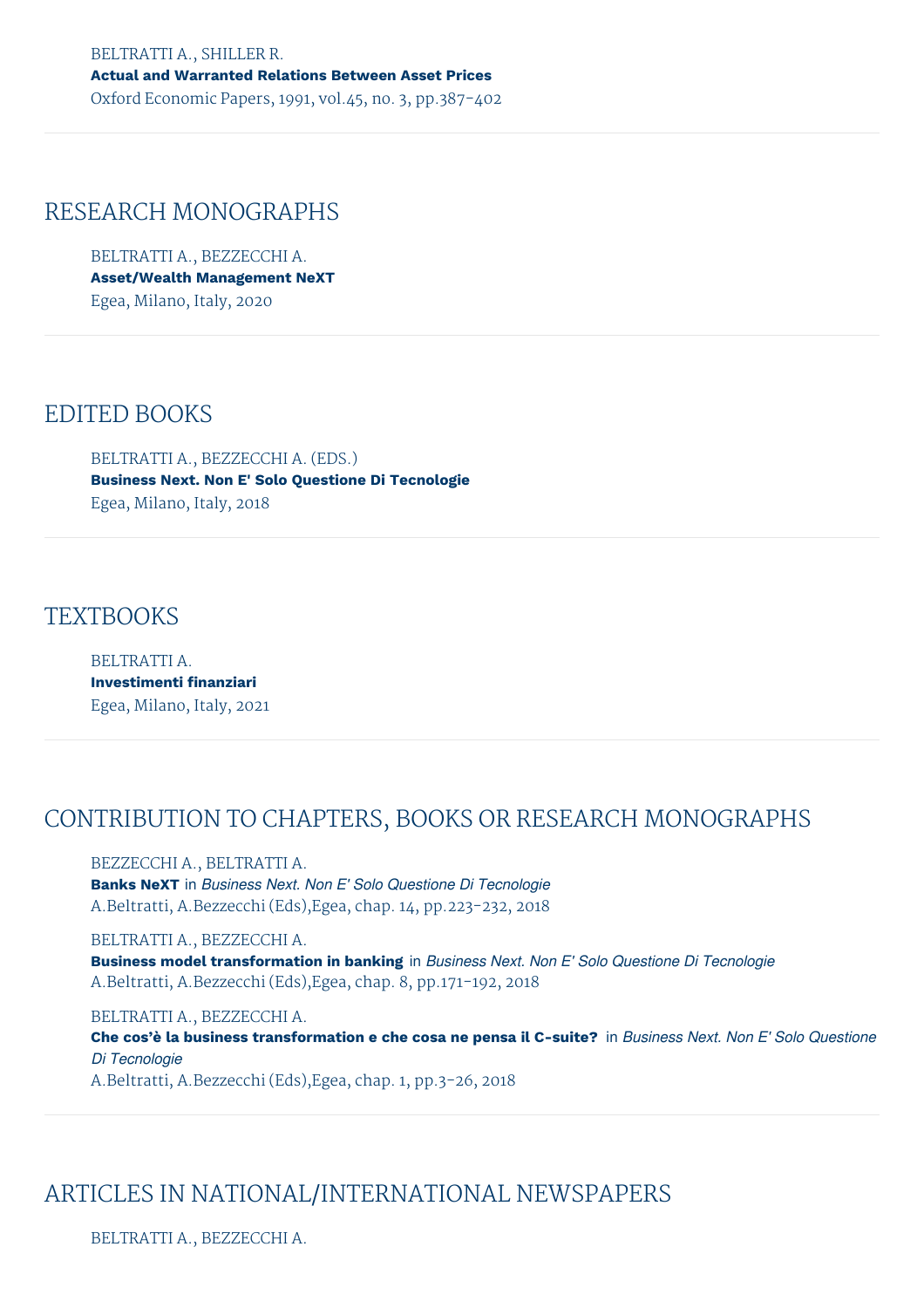**Perché l'ambiente piace ai mercati** Economia de Il Corriere della Sera, 27 August, 2020

BELTRATTI A., BEZZECCHI A. **Se il rendimento cresce fuori dalla Borsa** Economia de Il Corriere della Sera, 7 October, 2019

BELTRATTI A., BEZZECCHI A. **Aziende a scuola di cambiamento** Economia de Il Corriere della Sera, 20 November, 2017

BELTRATTI A. **Tre sfumature di Nobel** lavoce.info, 17 October, 2013

### CASES IN INTERNATIONAL CASE COLLECTIONS

BELTRATTI A., BEZZECCHI A.

**Business Strategy in Private Real Estate. Prelios: From UTP (Unlikely to Pay) to UTP Manager** 2021, The Case Centre, Great Britain

BEZZECCHI A., BELTRATTI A.

**Sustainable Real Estate Development: Structuring a Tender for an Urban Regeneration Project - Arexpo Case Study**

2019, The Case Centre, Great Britain

BELTRATTI A., BEZZECCHI A. **Tod's Acquisition of Roger Vivier: M&A in the Luxury Sector** 2019, The Case Centre, Great Britain

## RESEARCH NOTES OR SHORT ARTICLES IN JOURNALS

BELTRATTI A., BEZZECCHI A., FERRARI D. **L'infrastruttura del futuro? I car parking per la mobilità sostenibile** 2021, Economia & Management Plus, Milano, Italy

BELTRATTI A., BEZZECCHI A. **Alla ricerca del benessere misurando la sostenibilità** 2021, Economia & Management Plus, Milano, Italy

BELTRATTI A., BEZZECCHI A. **Real Estate e sostenibilità: one size does not fit all** 2021, Economia & Management Plus, Milano, Italy

BELTRATTI A., BEZZECCHI A. **SESG per l'asset/wealth management e il real estate** 2020, Economia & Management Plus, Milano, Italy

BELTRATTI A., BEZZECCHI A. **Politica economica, finanza e real estate** 2020, Economia & Management Plus, Milano, Italy

BELTRATTI A., BEZZECCHI A.